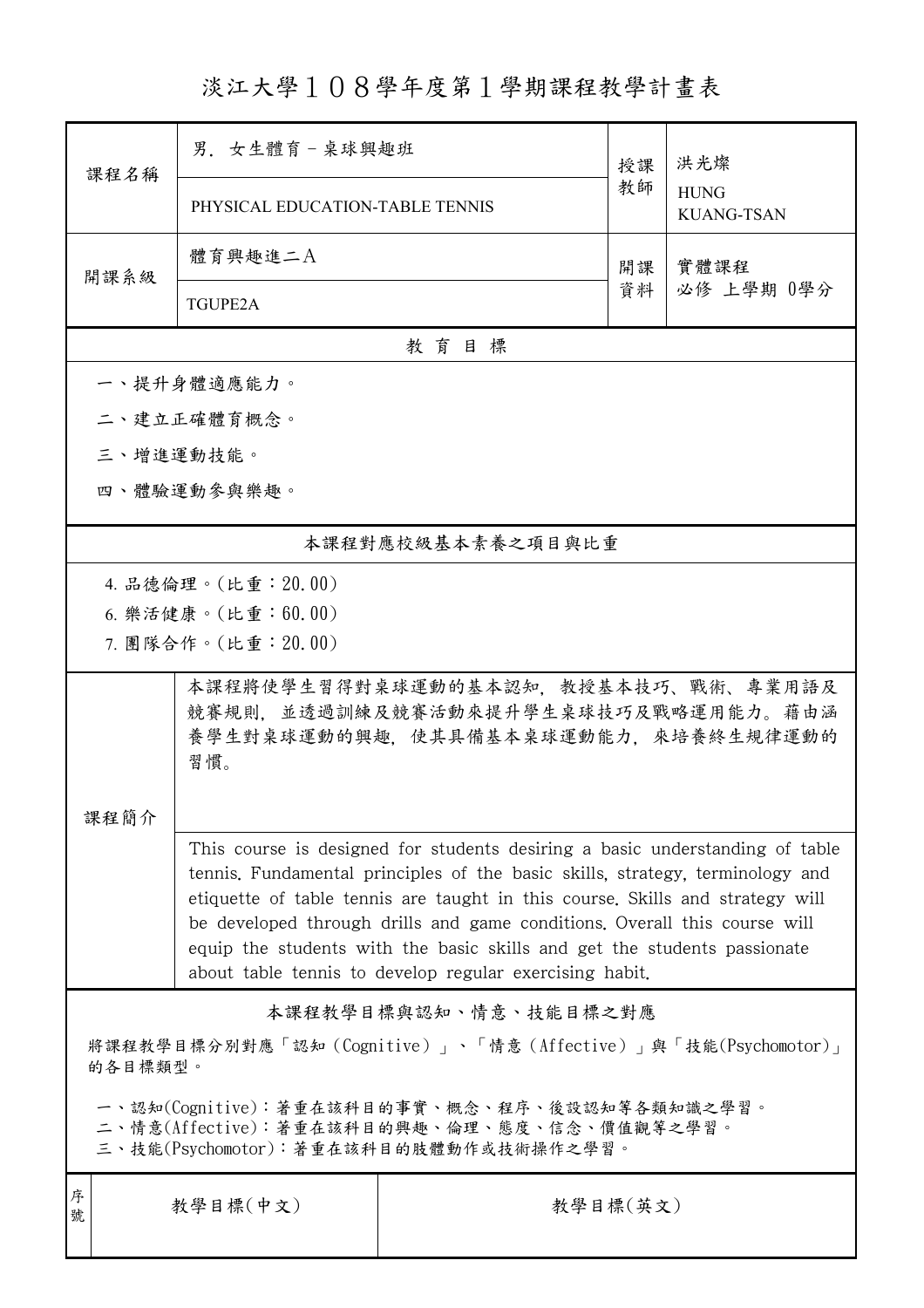| -1             | 瞭解桌球運動的各種擊球技術。                |                    |            | Demonstrate understanding of the various techniques<br>of table tennis.                                     |         |  |  |
|----------------|-------------------------------|--------------------|------------|-------------------------------------------------------------------------------------------------------------|---------|--|--|
| $\overline{2}$ | 做出正確有效的桌球擊球動作                 |                    |            | Demonstrate effective and correct table tennis skills                                                       |         |  |  |
| 3              | 展現精熟的桌球基本技巧、擊球技<br>術及競賽能力     |                    |            | Demonstrate proficiency in basic technical, alliance<br>technical and competition capacity of table tennis. |         |  |  |
| 4              | 瞭解桌球比賽規則及戰略運用                 |                    |            | Demonstrate understanding of the rules and<br>strategies of table tennis                                    |         |  |  |
| 5              | 展現運動員精神及競賽禮儀                  |                    |            | Display a high level of sportsmanship and game<br>etiquette                                                 |         |  |  |
| 6              | 發展運動欣賞能力                      |                    |            | To develop ability of sports appreciation.                                                                  |         |  |  |
|                | 教學目標之目標類型、核心能力、基本素養教學方法與評量方式  |                    |            |                                                                                                             |         |  |  |
| 序號             | 目標類型                          | 院、系(所)<br>核心能力     | 校級<br>基本素養 | 教學方法                                                                                                        | 評量方式    |  |  |
| 1              | 認知                            |                    | 467        | 講述                                                                                                          | 測驗、活動參與 |  |  |
| $\overline{2}$ | 技能                            |                    | 467        | 講述                                                                                                          | 測驗、活動參與 |  |  |
| 3              | 技能                            |                    | 467        | 講述                                                                                                          | 測驗、活動參與 |  |  |
| 4              | 認知                            |                    | 467        | 講述                                                                                                          | 測驗、活動參與 |  |  |
| 5              | 情意                            |                    | 467        | 講述                                                                                                          | 測驗、活動參與 |  |  |
| 6              | 情意                            |                    | 467        | 講述                                                                                                          | 測驗、活動參與 |  |  |
|                |                               |                    |            | 授課進度表                                                                                                       |         |  |  |
| 週次             | 日期起訖                          |                    |            | 內 容 (Subject/Topics)                                                                                        | 備註      |  |  |
|                | $108/09/09$ ~<br>108/09/15    | 1.課程介紹2.球感練習3.反手推球 |            |                                                                                                             |         |  |  |
| 2              | $108/09/16 \sim$<br>108/09/22 | 1.正手平擊球            |            |                                                                                                             |         |  |  |
| 3              | $108/09/23$ ~<br>108/09/29    | 1.發上旋球             |            |                                                                                                             | 分組      |  |  |
| 4              | $108/09/30$ ~<br>108/10/06    | 1.移位步伐(一)          |            |                                                                                                             |         |  |  |
| 5              | $108/10/07$ ~<br>108/10/13    | 1.移位步伐(二)          |            |                                                                                                             |         |  |  |
| 6              | $108/10/14$ ~<br>108/10/20    | 1.正手殺球             |            |                                                                                                             |         |  |  |
| 7              | $108/10/21$ ~<br>108/10/27    | 測驗(一)              |            |                                                                                                             |         |  |  |
| 8              | $108/10/28$ ~<br>108/11/03    | 1.比賽規則、實務          |            |                                                                                                             |         |  |  |
| 9              | $108/11/04$ ~<br>108/11/10    | 1.發下旋球2.下旋球擊球      |            |                                                                                                             |         |  |  |
| 10             | $108/11/11$ ~<br>108/11/17    | 期中考試週              |            |                                                                                                             |         |  |  |
| 11             | $108/11/18$ ~<br>108/11/24    | 1.側旋球2.接發球         |            |                                                                                                             |         |  |  |